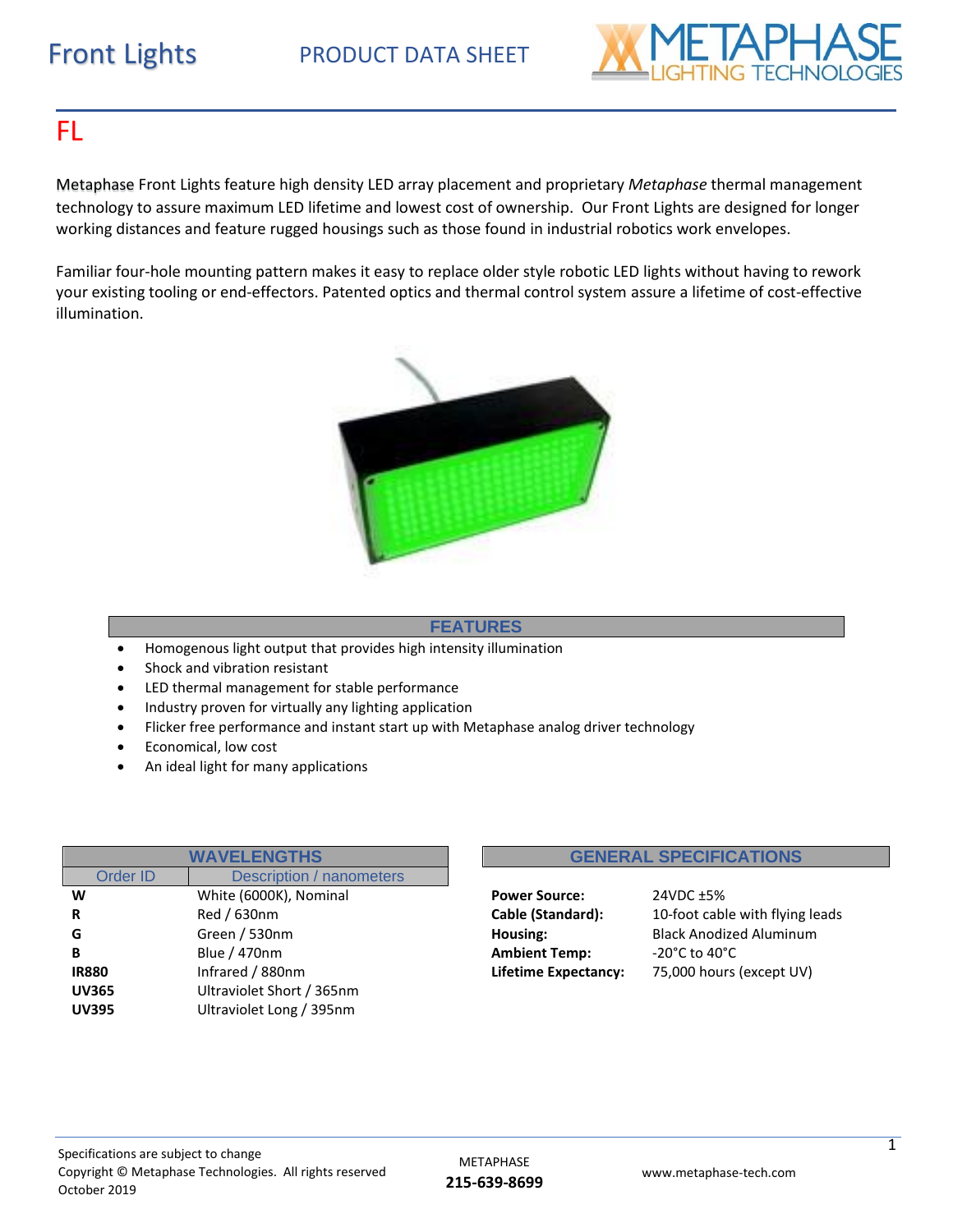

## FL

| <b>Front Lights</b>                     |                                                                   |                                             |                          |              |              |                                      |                                    |  |  |  |  |
|-----------------------------------------|-------------------------------------------------------------------|---------------------------------------------|--------------------------|--------------|--------------|--------------------------------------|------------------------------------|--|--|--|--|
| <b>MODEL</b><br><b>Heritage Designs</b> | <b>Dimensions</b><br>WxLxH<br><b>Inches</b><br>(cm)               | <b>Active Area</b><br><b>Inches</b><br>(cm) | Weight<br>lbs<br>(grams) | Cable QTY    | Cable Length | AWG/<br>onductors<br>Cable<br>$\cup$ | <b>Max Input Current</b><br>@24VDC |  |  |  |  |
|                                         |                                                                   |                                             |                          |              |              |                                      |                                    |  |  |  |  |
| FL201                                   | $1.70 \times 3.40 \times 1.0$<br>$(4.32 \times 8.64 \times 2.54)$ | 1.45 x 2.90<br>$(3.68 \times 7.37)$         | .30<br>(136)             |              |              |                                      | .21A                               |  |  |  |  |
| FL301                                   | $3.4 \times 4.1 \times 1.0$<br>$(8.64 \times 10.3 \times 2.54)$   | $1.64 \times 3.11$<br>$(4.17 \times 7.89)$  |                          | $\mathbf{1}$ | 10ft         | 24/4                                 | .26A                               |  |  |  |  |
| FL401                                   | $3.4 \times 6.6 \times 1.0$<br>$(8.64 \times 16.8 \times 2.54)$   | $3.06 \times 5.50$<br>$(7.77 \times 14.0)$  | 1.10<br>(500)            |              |              |                                      | 1.2A                               |  |  |  |  |

| Wiring (4 conductor with Intensity Control)** |                           |  |              | Wiring (4 conductor without Intensity |  |  |
|-----------------------------------------------|---------------------------|--|--------------|---------------------------------------|--|--|
| <b>Wire Color</b>                             | <b>Function</b>           |  | Wire Color   | Function                              |  |  |
| RED                                           | $+24VDC$                  |  | <b>RED</b>   | $+24VDC$                              |  |  |
| <b>WHITE</b>                                  | 0-10VDC INTENSITY CONTROL |  | <b>WHITE</b> | $+24VDC$                              |  |  |
| BLACK                                         | GROUND (24V RTN)          |  | <b>BLACK</b> | GROUND (24V                           |  |  |
| GREEN                                         | SIGNAL GROUND             |  | <b>GREEN</b> | GROUND (24V                           |  |  |

| Wiring (4 conductor with Intensity Control)** |                           |  |              | Wiring (4 conductor without Intensity Control) |
|-----------------------------------------------|---------------------------|--|--------------|------------------------------------------------|
| Wire Color                                    | <b>Function</b>           |  | Wire Color   | <b>Function</b>                                |
| RED                                           | $+24VDC$                  |  | RED          | $+24VDC$                                       |
| <b>WHITE</b>                                  | 0-10VDC INTENSITY CONTROL |  | <b>WHITE</b> | $+24VDC$                                       |
| <b>BLACK</b>                                  | GROUND (24V RTN)          |  | <b>BLACK</b> | GROUND (24V RTN)                               |
| SIGNAL GROUND<br>GREEN                        |                           |  | <b>GREEN</b> | GROUND (24V RTN)                               |

| M12 (5 position male)** |                                                                                  |  | Wiring with ULC-2                           |  |  |  |                   |  |
|-------------------------|----------------------------------------------------------------------------------|--|---------------------------------------------|--|--|--|-------------------|--|
| Pin#                    | <b>Function</b>                                                                  |  |                                             |  |  |  | <b>Wire Color</b> |  |
|                         | $+24VDC$                                                                         |  | $RED, WHITE (+)$                            |  |  |  |                   |  |
| 2                       | 0-10VDC Intensity Control                                                        |  | BLACK, GREEN (-)                            |  |  |  |                   |  |
| GROUND (24V RTN)<br>3   |                                                                                  |  | Terminated within a 2 position ULC-2 output |  |  |  |                   |  |
| SIGNAL GROUND<br>4      |                                                                                  |  | (Phoenix Contact P/N: BCP-508-2)            |  |  |  |                   |  |
| 5                       | No Connection                                                                    |  |                                             |  |  |  |                   |  |
|                         | The M12 connector option is not recommended for lights rated<br>more than 4 amps |  |                                             |  |  |  |                   |  |

| M12 (5 position male)** |                           |  | Wiring with ULC-2                                     |                  |  |  |
|-------------------------|---------------------------|--|-------------------------------------------------------|------------------|--|--|
| Pin#                    | <b>Function</b>           |  | <b>Wire Color</b>                                     | <b>Function</b>  |  |  |
|                         | $+24VDC$                  |  | $RED, WHITE (+)$                                      | <b>LED INPUT</b> |  |  |
|                         | 0-10VDC Intensity Control |  | BLACK, GREEN (-)                                      |                  |  |  |
|                         | GROUND (24V RTN)          |  | Terminated within a 2 position ULC-2 output connector |                  |  |  |
| SIGNAL GROUND<br>4      |                           |  | (Phoenix Contact P/N: BCP-508-2)                      |                  |  |  |

\*\*Note: The 0-10VDC Intensity Control input can accept voltages from 0-24VDC where the light will operate at full intensity in the 10-24VDC range. The light is proportionally dimmer for any Intensity Control voltage less than 10VDC and the light is OFF at approximately 0V or not connected (floating).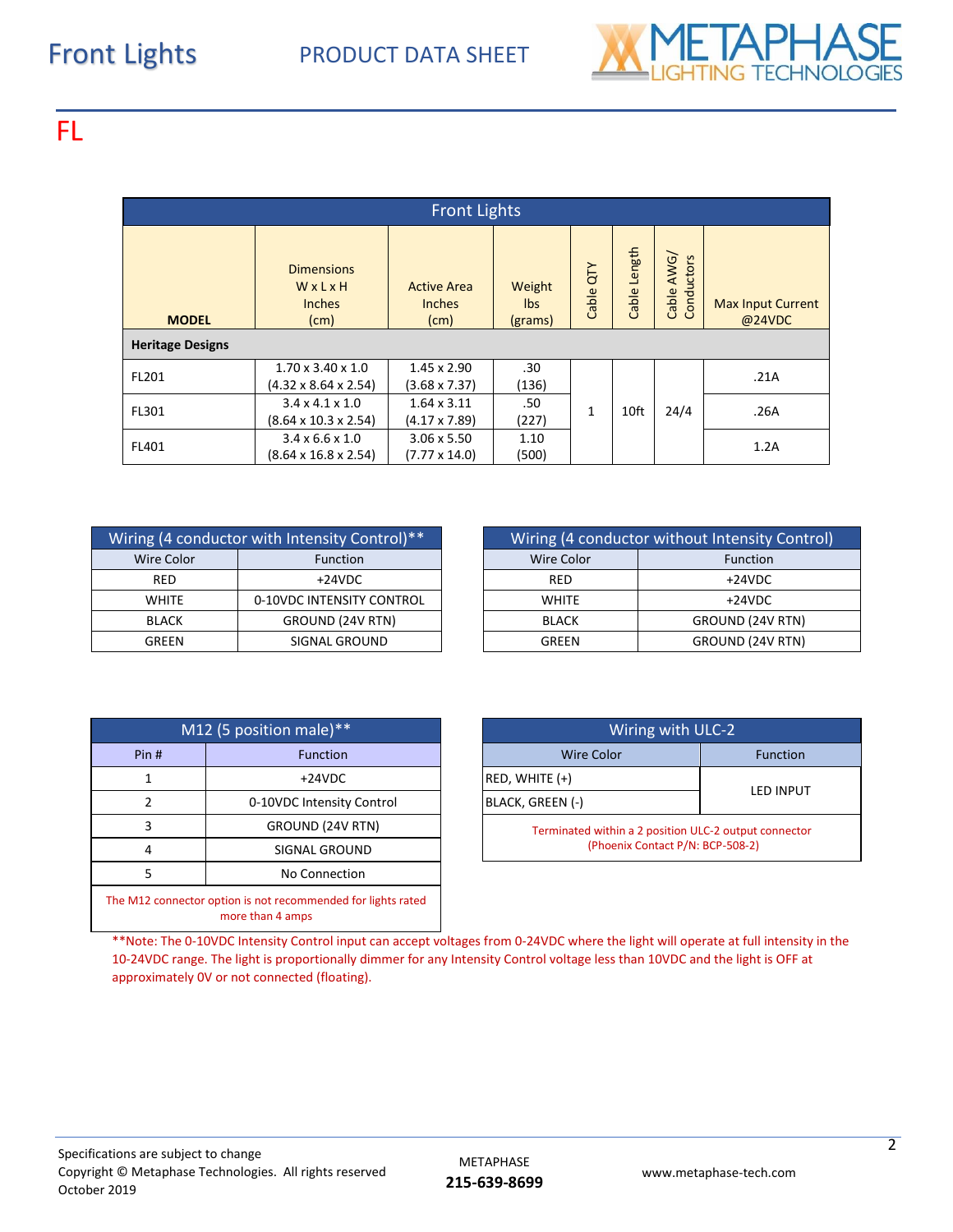# Front Lights PRODUCT DATA SHEET



FL

| <b>PART NUMBER KEY</b>            |                                                                    |                          |                                                                                                                                                                                 |  |                                                |                                                                                                                                         |                                                                                                       |  |                                                            |   |                                              |
|-----------------------------------|--------------------------------------------------------------------|--------------------------|---------------------------------------------------------------------------------------------------------------------------------------------------------------------------------|--|------------------------------------------------|-----------------------------------------------------------------------------------------------------------------------------------------|-------------------------------------------------------------------------------------------------------|--|------------------------------------------------------------|---|----------------------------------------------|
| <b>MODEL</b>                      | <b>SIZE</b>                                                        | ÷                        | <b>WAVELENGTH</b>                                                                                                                                                               |  | DRIVER*<br>(most common)                       | ٠                                                                                                                                       | <b>DIFFUSER</b>                                                                                       |  | <b>CABLE</b><br><b>LENGTH</b>                              | - | CONN.**<br>(most<br>Common)                  |
| <b>FL</b>                         | <b>XXX</b>                                                         | $\overline{\phantom{a}}$ | <b>XXXXX</b>                                                                                                                                                                    |  | XXXXX                                          | $\qquad \qquad \blacksquare$                                                                                                            | XX                                                                                                    |  | <b>XXX</b>                                                 | - | <b>XXXX</b>                                  |
| <b>FL</b>                         | <b>201</b> $(1.3x2.5'')$<br>301 $(2.5x2.5'')$<br>401 $(3.0x5.0'')$ |                          | <b>W</b> (White 6000K, Nominal)<br>$R$ (Red 630nm)<br>$G$ (Green 530nm)<br>$B$ (Blue 470nm)<br>IR880 (Infrared 880nm)<br>UV365 (UV Short 365nm)<br><b>UV395</b> (UV Long 395nm) |  | <b>24CV</b><br>24-ILSXXX<br>$24$ -ILD<br>$U^1$ |                                                                                                                                         | <b>CC</b> (Clear Cover)<br>D2 (Single Matte)<br>D3 (TIR/SLK)<br>D4 (Milky White)<br>D5 (Double Matte) |  | 5M<br>10M<br>Length can be<br>customized:<br>ex.7M=7meters |   | $M12D^{12}$<br>BC <sup>13</sup><br>Select or |
|                                   |                                                                    |                          |                                                                                                                                                                                 |  | $XX = rate in \mu s$                           |                                                                                                                                         | Select one                                                                                            |  | Select or<br>leave blank<br>for 3 meters                   |   | leave blank<br>for flying<br>leads           |
|                                   | Example 1: FL301-G-24CV-D2                                         |                          |                                                                                                                                                                                 |  | Example: 250                                   |                                                                                                                                         |                                                                                                       |  |                                                            |   |                                              |
| Example 2: FL401-W-24-ILD-D4-M12D |                                                                    |                          |                                                                                                                                                                                 |  |                                                | <sup>1</sup> Not available in lights exceeding 4A input current<br><sup>2</sup> Default cable length for an M12D connector is 19 inches |                                                                                                       |  |                                                            |   |                                              |
|                                   |                                                                    |                          |                                                                                                                                                                                 |  |                                                |                                                                                                                                         | <sup>3</sup> Default cable length for a Barrel Connector is 10 feet                                   |  |                                                            |   |                                              |

Contact Metaphase Technologies or your local representative for options such as custom diffusers, lenses, polarizers, IP-rated enclosures for harsh environments, higher intensity, custom wavelengths, higher uniformity, etc. Not all options are available for all lights.